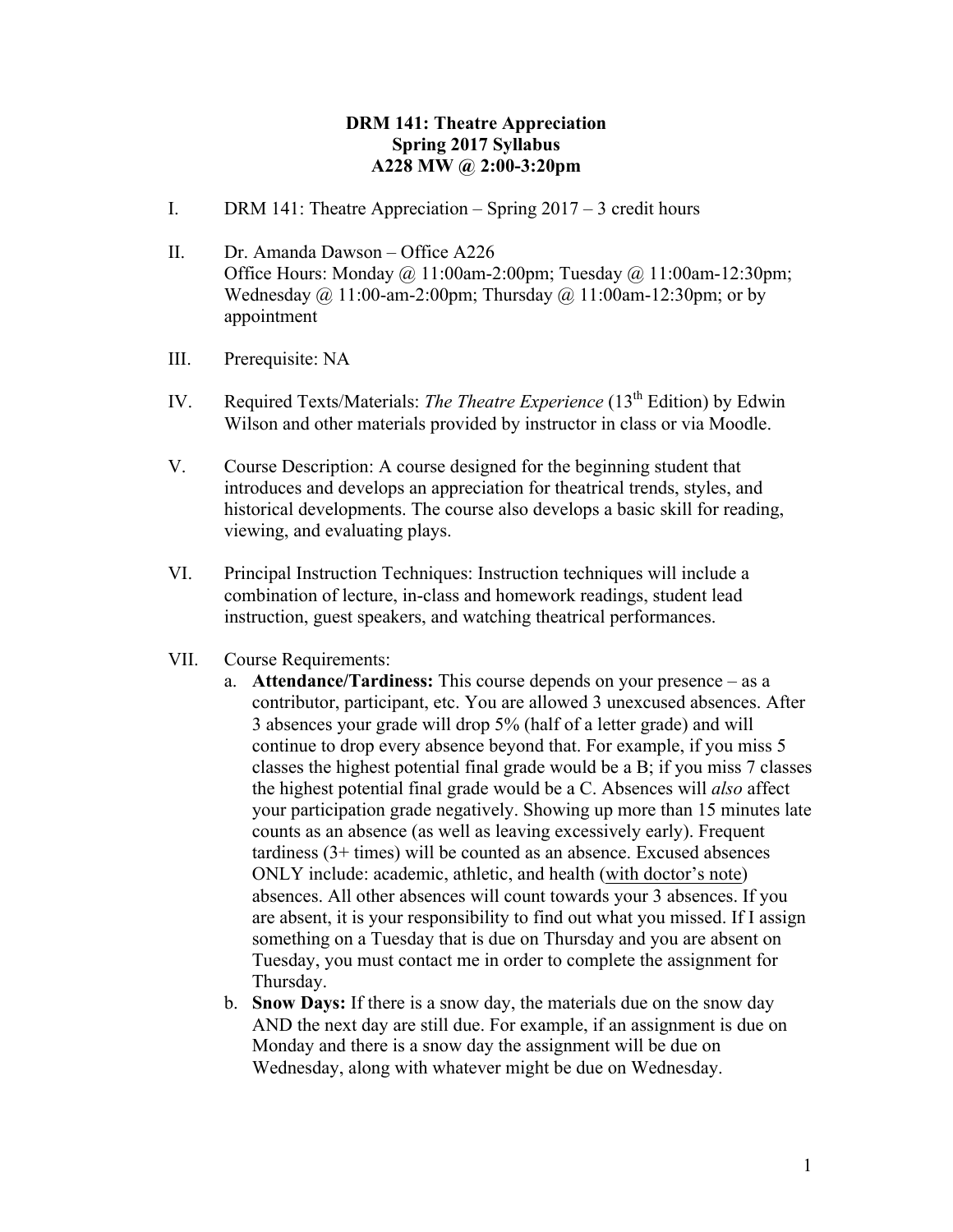- VIII. Methods of Evaluation:
	- a. **Grading Scale:** A = 90-100%; B = 80-89%; C = 70-79%; D = 60-69%; F  $= 0.59\%$  (Note: I do NOT give + or – on the end of semester final grade.)
	- **b. Grading:** 
		- i. Readings/Reading Quizzes: You will be responsible for reading each assigned chapter from the textbook. I will not lecture on all the information in the book, as you will have already read it. You will also read a play (partially in class, partially at home). There will be frequent quizzes based on information in the text. The quizzes will take place the first 5-10 minutes of class on the day that a chapter is due. If you are late or miss the quiz, it CANNOT be made up (with the exception of excused absences).
		- ii. Homework/In-Class Activities: There will be various additional homework (i.e. short writings, homework, etc.) and in-class activities (i.e. class discussion, work days, etc.) throughout the course. Point-value will vary.
		- iii. Midterm/Final: You will have a written midterm exam that will cover information from the first day of class to the midterm. You will have a written final exam that will cover information from the midterm to the end of the semester.
		- iv. Creative Project: You will have one major creative project that will be due the final week of classes. To be explained later.
		- v. Participation: Your participation is a vital part of the success of this class. Participation means being an active listener, responding to questions when asked, reading aloud for plays, etc. Sleeping, messing on phones, etc. will result in the loss of your daily participation points (2 points per day).
		- vi. Extra Credit: The only opportunity for extra credit in this class will be to attend and write about theatrical performances. Ticket stub and program = 10 points; Ticket stub, program, and 1 page response paper  $= 15$  points.
- IX. Disability Resources: Reasonable accommodations are available for students with a documented disability. If you have a documented disability and need accommodations to participate fully in this course, please contact Mr. Dwight Ottman (Office 411 on the fourth floor of the Science Building). All academic accommodations must be approved in advance through his office. Please drop by or call 270-686-4281 to make an appointment, or contact him by email at dwight.ottman@brescia.edu.
- X. Academic Integrity: Academic misconduct by a student shall include, but not be limited to, disruption of classes; giving or receiving of unauthorized aid on examinations or in the preparation of notebooks, themes, reports or other assignments; knowingly misrepresenting the source of any academic work; falsification of research results; plagiarizing of another's work; or otherwise acting dishonestly in research. Plagiarism will result in a zero for the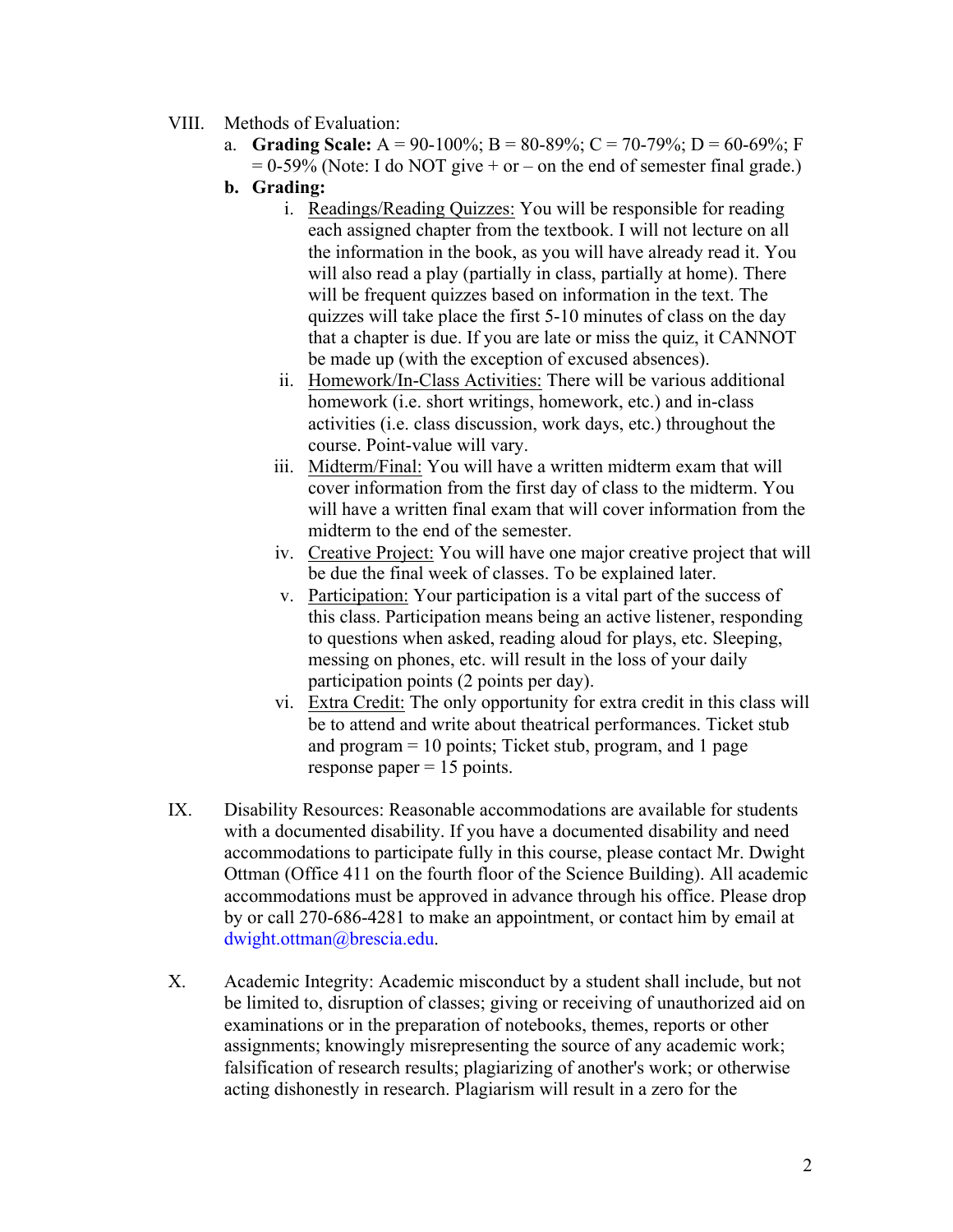assignment and the infraction will be reported to the Academic Dean. Repeated violations can result in probation or even suspension.

- XI. Other Class Policies:
	- a. **Communication:** If you have any concerns or questions about the class or assignments, feel free to email me or talk to me during class or office hours. I will do my best to respond to your emails in a timely fashion. Please keep in mind that it may take up to 48 hours for me to respond to your email. Grades will not be discussed via email. Course emails will only be sent to your BU email address. It is your responsibility to check your BU email DAILY. If I need to clarify an assignment or cancel a class, etc., this will take place via BU email.
	- b. **Technology:** Laptops, tablets, or cell phones are NOT allowed in class. To be an active participant in the class I need your full, undivided attention and technology is far too tempting of a distraction. You will need a notebook for any in-class notes. If I have to ask you to put your phone away while in class, you forfeit your participation points for that day.
	- c. **Moodle:** As a courtesy to you, I will utilize Moodle. All documents, assignments, and announcements will be posted via Moodle; very few assignments will be distributed in class (though all will be discussed in class). There is no reason to not know about class assignments, due dates, or expectations. Your grades will be confidentially updated and posted on this site and I highly recommend checking your grades consistently. If you have a question or concern about a grade or your overall grade, it is your responsibility to address it with me as soon as possible. Please notify me if there are any grades or documents you cannot find on Moodle.
	- d. **Late Work:** Late work is allowed for a deduction of points. 10% is taken off the total point value for everyday that an assignment is turned in late. If you do not have the assignment the MOMENT it is due, then it is automatically late. For example, if a paper is due at 9:30am on Monday and you turn it in at 10:00am (b/c you are late to class or b/c you still needed to answer one question, etc.) it will be considered late and you will lose 10%. If you turn an assignment in late at any point on the day that it is due you will lose 10%. You will lose an additional 10% each day that an assignment is not turned in. For example, if I collect your paper on at 9:30am on Monday and you turn it in on Thursday you will lose 40% (Monday - 10%, Tuesday - 20%, Wednesday - 30%, Thursday, - 40%...and so on).

## XII. Class Schedule

The instructor reserves the right to change the schedule and contents of this syllabus in order to better aid the artistic and educational needs of the class.

| Reading<br>Date<br>Due/Quizzes | Daily Activity<br>Projects/Homework |
|--------------------------------|-------------------------------------|
|--------------------------------|-------------------------------------|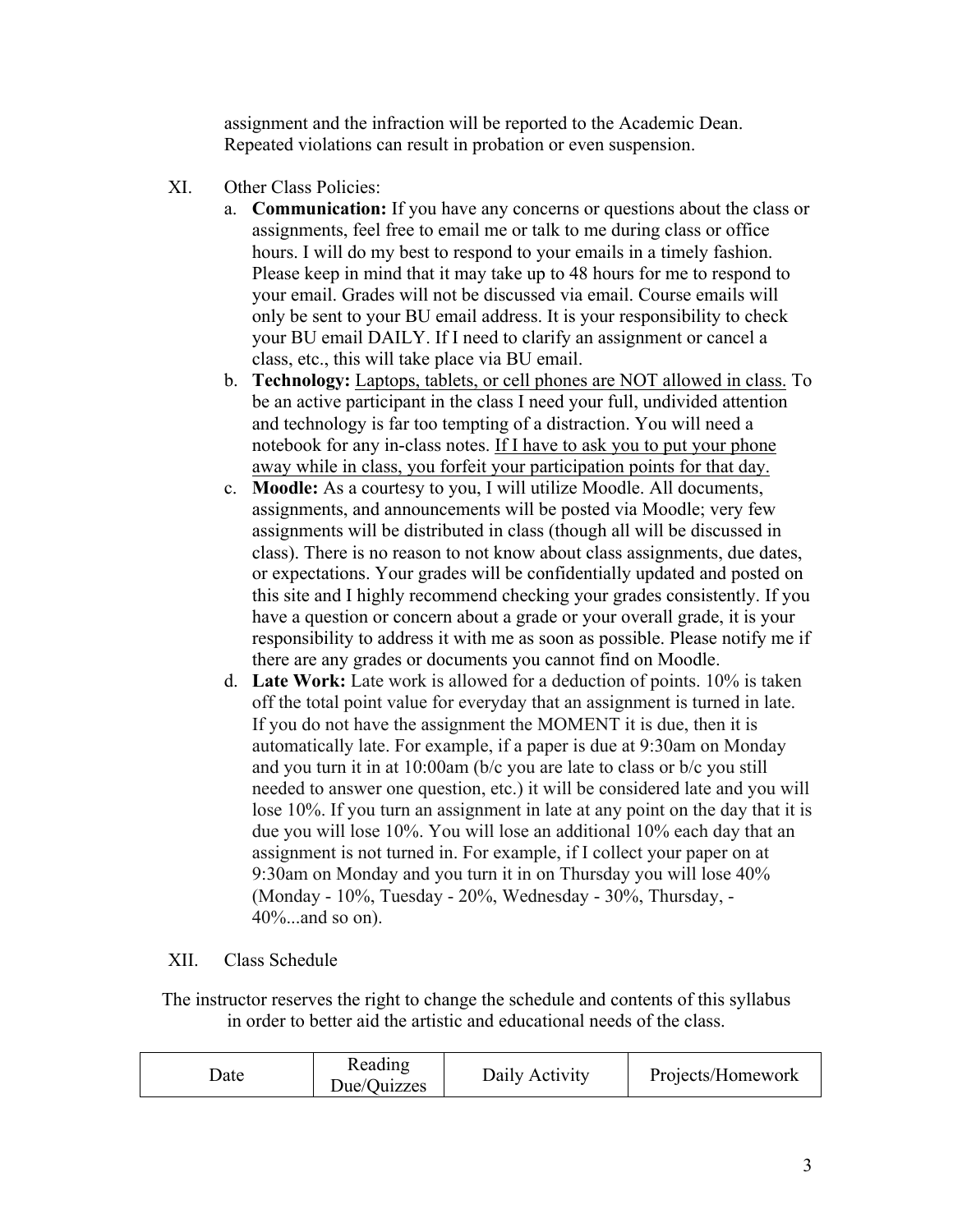| 9 January (M)   |                       | Syllabus; Intro to<br>Course                                                               |                                     |
|-----------------|-----------------------|--------------------------------------------------------------------------------------------|-------------------------------------|
| 11 January (W)  |                       | What do we know<br>about theatre? What is<br>theatre?                                      |                                     |
| 16 January (M)  | <b>NO CLASS</b>       | <b>MLK JR. DAY</b>                                                                         | <b>MLK JR. DAY</b>                  |
| 18 January (W)  | Ch. 1/ <b>Quiz</b> #1 | Theatre 101; The<br>Audience (Ch. 1);<br>Types of Theatre                                  | <b>Assign Play Review</b>           |
| 23 January (M)  |                       | Watch Play                                                                                 | Review of play<br><b>DUE</b>        |
| 25 January (W)  |                       | Watch Play                                                                                 | Assign Genre<br>Questionnaire       |
| 30 January (M)  |                       | Ways of Telling<br>Stories; Dramatic<br>Structure (Ch. 7);<br>Theatrical Genres (Ch.<br>8) | Genre Questionnaire<br><b>DUE</b>   |
| 1 February (W)  | Ch. $3$ /Quiz #2      | Theatre Spaces (Ch.                                                                        |                                     |
| 6 February (M)  |                       | Actors (Ch. 4)                                                                             |                                     |
| 8 February (W)  |                       | <b>TBA</b>                                                                                 |                                     |
| 13 February (M) |                       | Directors/Producers<br>$(Ch. 5)$ ; Midterm<br>Review                                       |                                     |
| 15 February (W) | <b>MIDTERM</b>        | <b>MIDTERM;</b><br>Midterm Update                                                          | <b>MIDTERM</b>                      |
| 20 February (M) | Ch. $6$ /Quiz #3      | Playwriting (Ch. 6)                                                                        | Assign Newspaper<br>Playwriting     |
| 22 February (W) |                       | Dramaturgy                                                                                 |                                     |
| 27 February (M) |                       | Newspaper<br>Playwriting                                                                   | Newspaper<br><b>Playwriting DUE</b> |
| 1 March (W)     |                       | Creative Project<br><b>Assignment Day</b>                                                  | <b>Assign Creative</b><br>Project   |
| 6-10 March      | <b>NO CLASS</b>       | <b>SPRING BREAK</b>                                                                        | <b>SPRING BREAK</b>                 |
| 13 March (M)    | Ch.9                  | Scenic Design; Props<br>Design $(Ch. 9)$                                                   | Scenic Design Image<br><b>DUE</b>   |
| 15 March (W)    | Ch. 10                | Costume Design<br>(Ch. 10)                                                                 | Costume Design Image<br><b>DUE</b>  |
| 20 March (M)    |                       | Creative Project<br>Work Day                                                               | Creative Project<br>Details DUE     |
| 22 March (W)    |                       | Reading My Name is<br>Asher Lev                                                            |                                     |
| 27 March (M)    |                       | Reading My Name is<br>Asher Lev                                                            |                                     |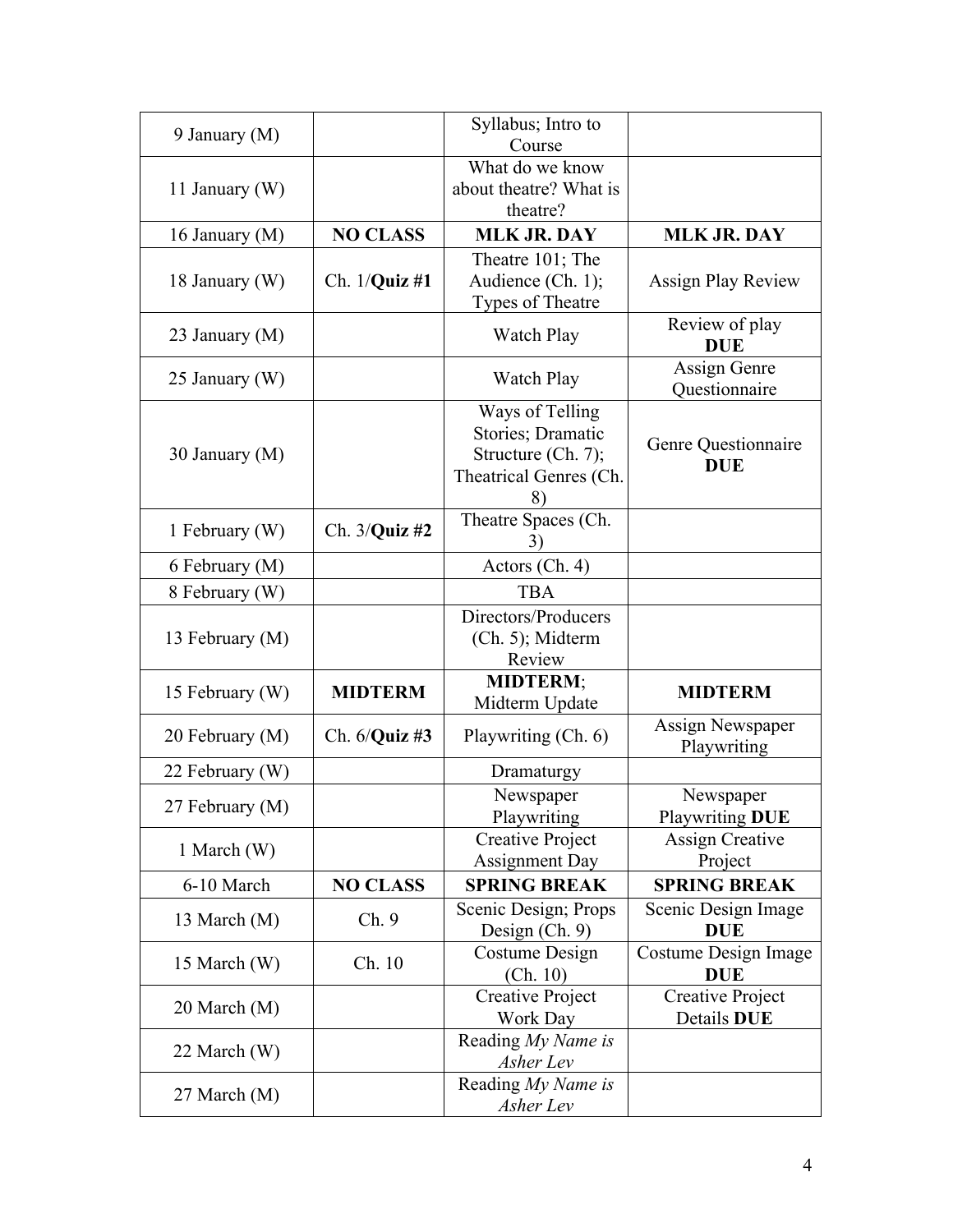| 29 March (W)                             |                      | Reading My Name is<br>Asher Lev    |                                        |
|------------------------------------------|----------------------|------------------------------------|----------------------------------------|
| $3$ April (M)                            | $Ch. 12/Q$ uiz<br>#4 | <b>Musical Theatre</b><br>(Ch. 12) |                                        |
| $5$ April (W)                            |                      | <b>Musical Theatre</b>             |                                        |
| 10 April $(M)$                           |                      | <b>Musical Theatre</b>             | Creative Project<br>Narrative DUE      |
| 12 April $(W)$                           |                      | Creative Project<br>Work Day       |                                        |
| 17 April $(M)$                           | <b>NO CLASS</b>      | <b>EASTER BREAK</b>                | <b>EASTER BREAK</b>                    |
| 19 April $(W)$                           |                      | Creative Project<br>Presentations  | <b>Creative Projects</b><br><b>DUE</b> |
| 24 April $(M)$                           |                      | Creative Project<br>Presentations  | <b>Creative Projects</b><br><b>DUE</b> |
| $26$ April (W)                           |                      | <b>TBA</b>                         | <b>TBA</b>                             |
| $3$ May (W)<br>$(a) 1:05-3:00 \text{pm}$ | <b>FINAL</b>         | <b>FINAL</b>                       | <b>FINAL</b>                           |

## XIII. Outcomes Assessment

| <b>OUTCOME</b>                               | <b>ASSIGNMENT</b>                         |
|----------------------------------------------|-------------------------------------------|
| <b>Brescia University Education Outcomes</b> | <b>Measuring Competency in Meeting</b>    |
| (BUEO)                                       | <b>Outcomes</b>                           |
| BUOE #1: Graduates will demonstrate the      | Midterm; Final; Creative Project;         |
| ability to think critically, analyze         | Homework; Reading (I, R)                  |
| information, and communicate effectively.    |                                           |
| BUEO #2: Graduates will attain               | Midterm; Final; Creative Project; Reading |
| competence in and apply a field of study in  | (I)                                       |
| readiness for graduate school or a career in |                                           |
| an appropriate field.                        |                                           |
| $BUEO$ #3: Graduates will possess the        | Creative Project; Homework; Reading (I,   |
| capacity to adapt to diverse environments.   | R)                                        |
| BUEO #4: Graduates will understand and       | Midterm; Final; Creative Project;         |
| apply ethical standards in promoting justice | Homework; Reading (I, R)                  |
| and service to others.                       |                                           |
| <b>Student Learning Outcomes for</b>         | <b>ASSIGNMENT</b>                         |
| <b>Major/Minor (SLO)</b>                     | <b>Measuring Competency in Meeting</b>    |
|                                              | Outcome                                   |
| SLO #1: Students will be able to integrate   | Midterm; Final; Creative Project;         |
| and apply their oral communication and       | Homework; Reading (I, R)                  |
| performance skills (writing, speaking,       |                                           |
| performing) in the theatre or other          |                                           |
| occupations.                                 |                                           |
| SLO #2: Students will be able to recognize   | Midterm; Final; Creative Project;         |
| and employ the power of theatre and public   | Homework; Reading (I, R)                  |